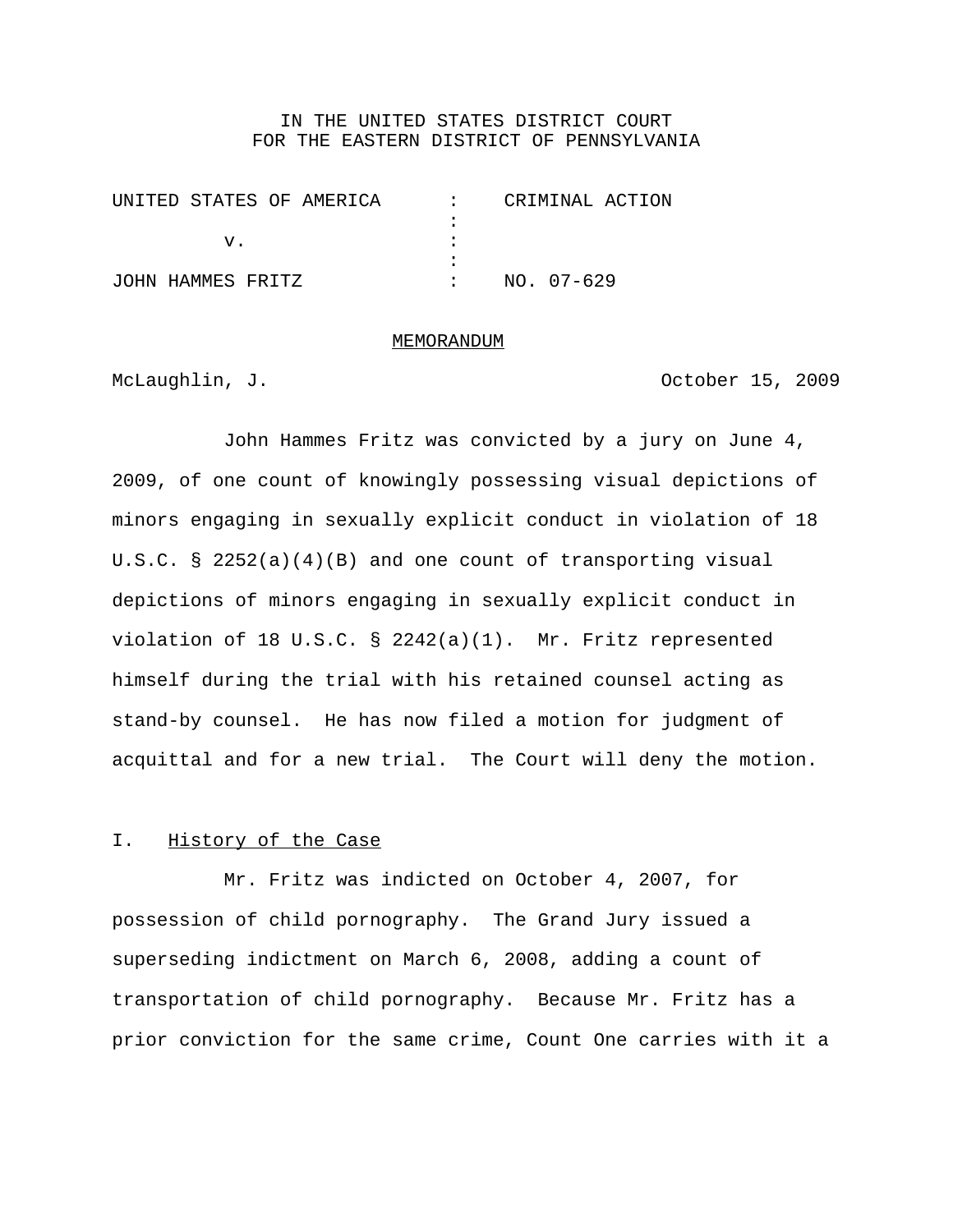ten year mandatory minimum and Count Two carries with it a fifteen year mandatory minimum.

The defendant retained Todd Henry, Esquire to represent him. On May 30, 2008, he terminated the representation by Mr. Henry and instead retained Douglas P. Earl, Esquire. On June 30, 2008, the Court held a colloquy with Mr. Fritz concerning his request to represent himself in this matter. The Court stressed to Mr. Fritz the dangers of representing himself, especially in light of the severe mandatory punishment for a violation of the sections of the statute with which he is charged. The Court found after extensive questioning that Mr. Fritz had knowingly and voluntarily waived his right to counsel.

There then began a series of twelve status conferences that the Court held with government counsel, Mr. Fritz and his stand-by counsel, Mr. Earl, on the following dates: July 10, 2008; September 10, 2008; October 6, 2008; December 22, 2008; December 30, 2008; January 5, 2009; February 20, 2009; April 8, 2009; April 27, 2009; May 11, 2009; May 22, 2009; and, May 29, 2009. Transcripts of all of these conferences/hearings are in the file.

The Court closely monitored the case during these conferences. The Court discussed the status of discovery and various scheduling issues during the conferences. On September 10, 2008, out of an abundance of caution, the Court ordered a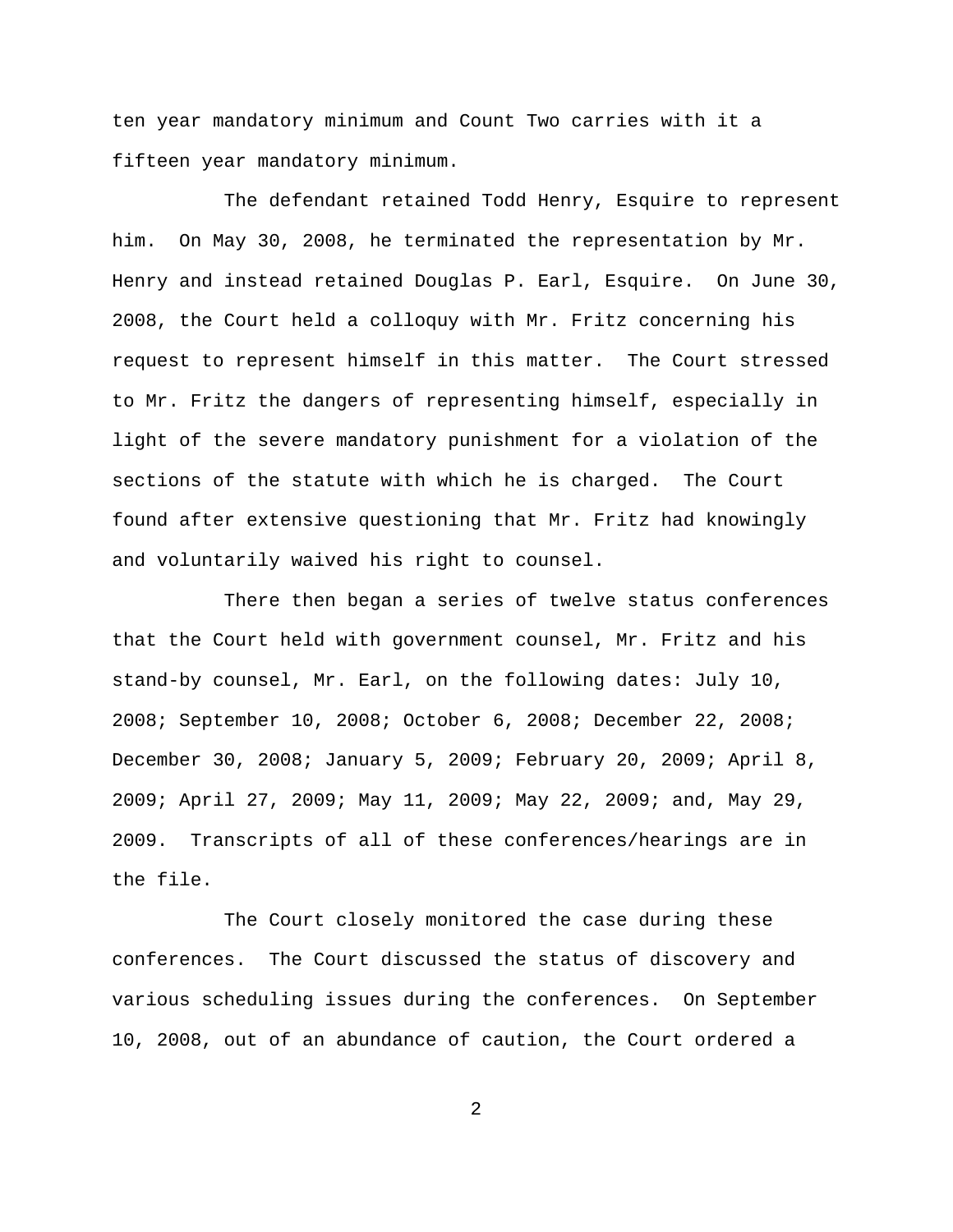competency evaluation of the defendant. Dr. Pogos Voskanian submitted a competency evaluation dated September 15, 2008, finding the defendant competent. At the October 6, 2008, conference, the Court accepted the report with no objection from either party and found the defendant competent.

Through much of his pretrial detention, Mr. Fritz was in the Special Housing Unit ("SHU") at the Federal Detention Center. He complained at different times about not getting discovery or having his papers taken from him. The Court on several occasions spoke with counsel for the Federal Detention Center and Regional Counsel for the Bureau of Prisons to be sure that Mr. Fritz was allowed to keep his papers that were relevant to this case and to communicate with the Court. The Court is confident that both of these goals were achieved.

The government's opposition to the pending motion sets out its own compliance with its discovery obligations and from the Court's close monitoring of this case, the Court is convinced that it is accurate.

The Court held a hearing on April 8, 2009, concerning Mr. Fritz' allegations that his discovery was taken from him.<sup>1</sup> The Court questioned Mr. Fritz closely both in the presence and outside the presence of the prosecutor and was convinced that Mr.

There are two transcripts for this date. One contains the sealed portion of the hearing at which the prosecutor was not present.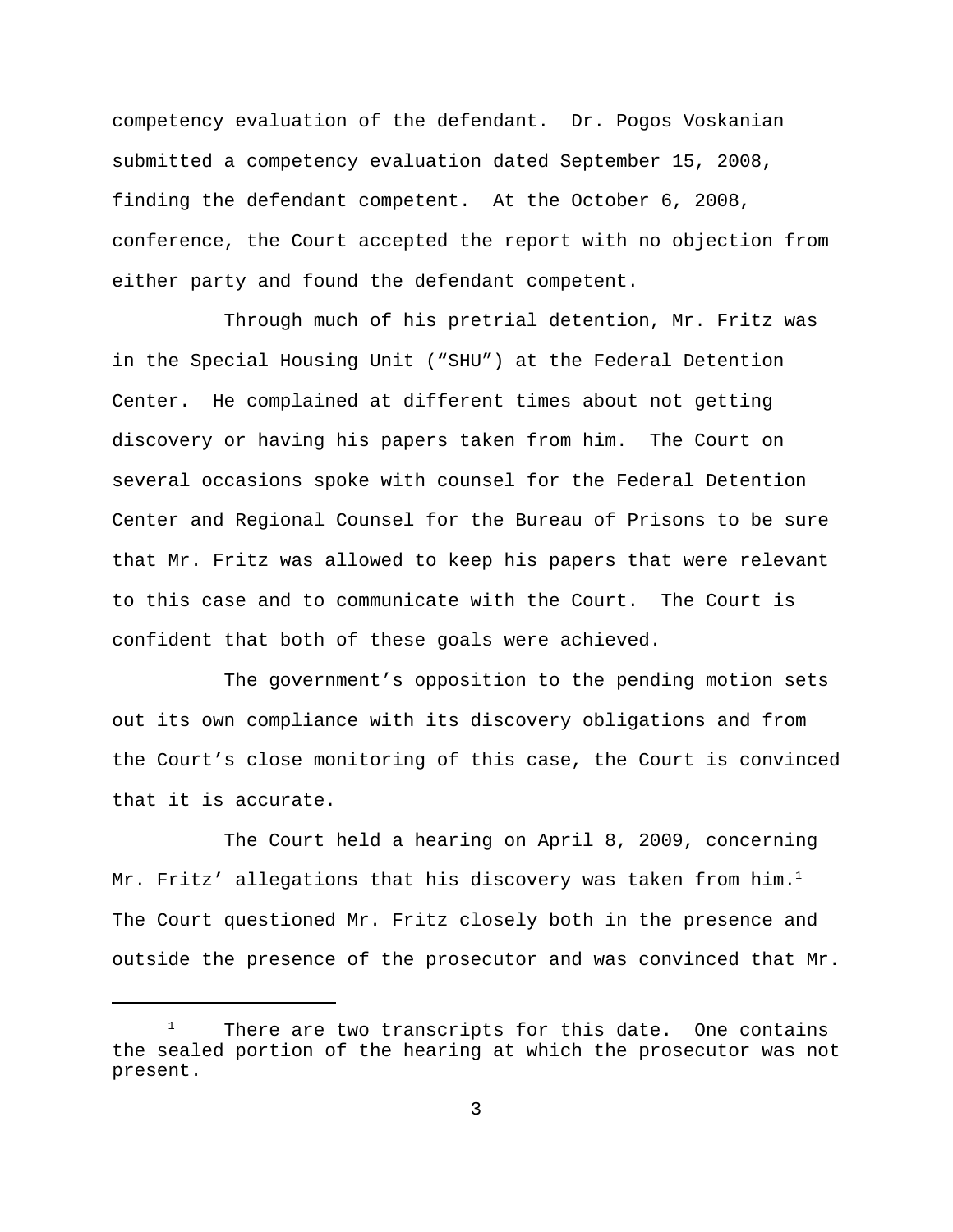Fritz had everything he needed. Mr. Fritz had not been prejudiced by the status of discovery. At that hearing, as the Court regularly did, the Court urged Mr. Fritz to rethink representing himself. The Court offered to appoint new counsel to represent Mr. Fritz with whom he might be more comfortable than with his retained counsel. The Court scheduled a hearing on April 27, 2009, at which a lawyer from the Federal Defender's Office, Stuart Patchen, Esquire, attended. Mr. Patchen spoke with Mr. Fritz privately about possibly representing him. Mr. Fritz, however, decided that he wanted to continue to represent himself. Mr. Fritz said that he did not want the Court to appoint him new counsel because counsel would not agree to raise all the issues that he, Mr. Fritz, wanted to be raised. The Court explained to Mr. Fritz that a lawyer has certain ethical obligations and that he cannot agree beforehand to do every thing that a defendant wants him to do.

After the grand jury issued a superseding indictment on March 6, 2008, Mr. Fritz and the government had discussions concerning a possible non-jury disposition of the matter. The Court was not in any way involved with these discussions but did, at the request of the parties, put off the trial to allow further negotiation. Mr. Fritz decided not to take the government's plea offer.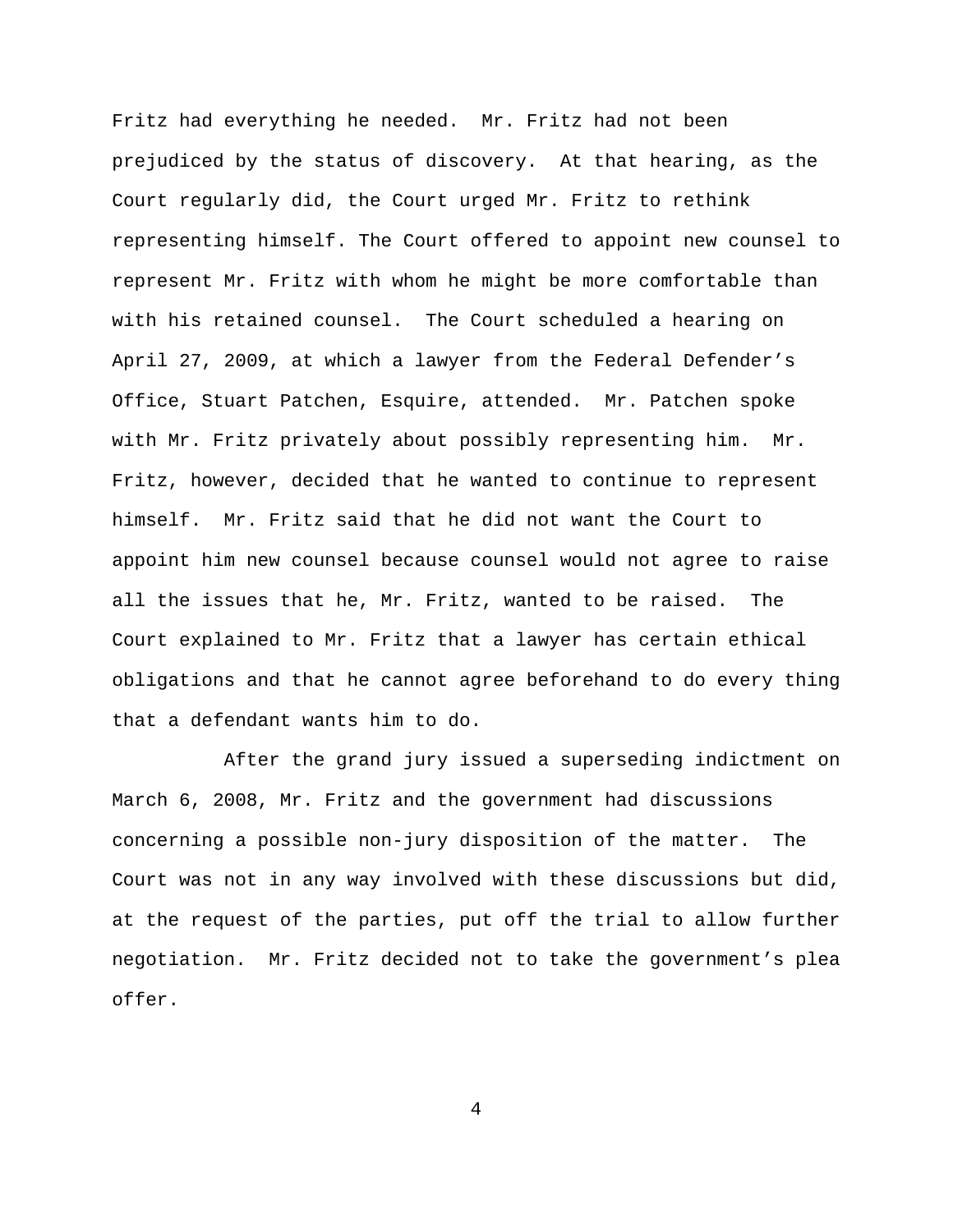At a conference with the Court on May 22, 2009, for the first time, the defendant brought up the fact that he may want to retain an expert. He had never raised this issue before in any of the twelve conferences that the Court held. Mr. Fritz did not specifically ask for a continuance of the trial, nor did he explain to the Court how and when he would get an expert. The Court was never presented with any proposal with respect to any expert.

Trial started on June 1, 2009, and the jury returned its verdict on June 4, 2009.

### II. Discussion

Mr. Fritz has moved for judgment of acquittal under Fed. R. Crim. P. 29 and in the alternative for a new trial under Fed. R. Crim. P. 33. He claims that the trial was unfair for two reasons: (1) he was unfairly disadvantaged by the "non-disclosure of the discovery" until one business day before the trial; and (2) the case agent's expert testimony was not admissible under Fed. R. Evid. 702.

As an initial matter, there was very strong evidence of guilt in this case. The government has accurately set forth the evidence in its opposition to the motion. Although the defendant does not specifically argue that the evidence at trial was insufficient to convict him, the Court has reviewed the evidence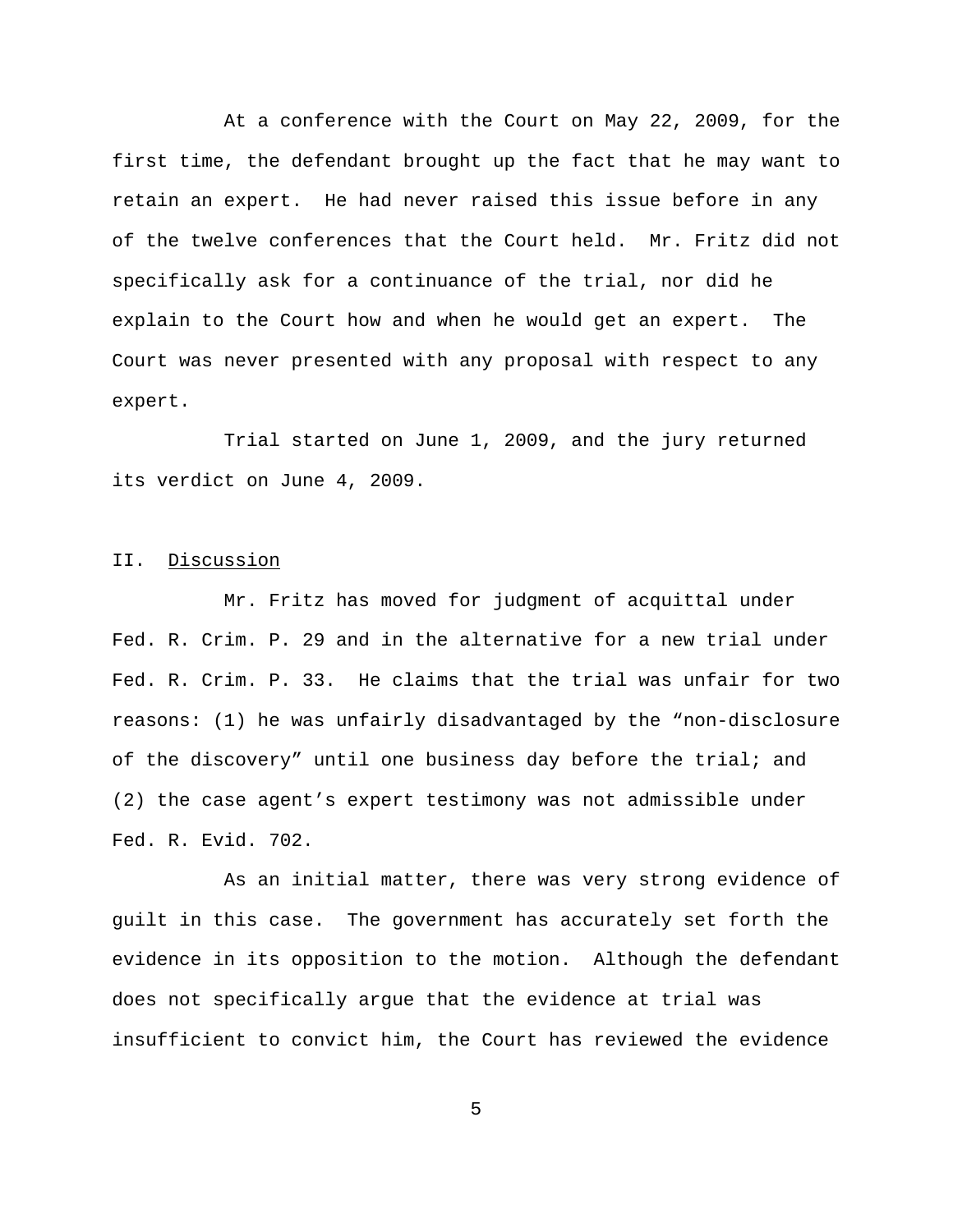and finds that it is more than sufficient. The government had a very strong case.

Nor is there any basis for Mr. Fritz' statement that he did not receive the discovery until the day before the trial. All the discovery that was provided on the Friday before the start of trial was previously provided to his retained counsel and retained stand-by counsel well before the trial date. The government counsel read aloud into the record the dates when the discovery was previously provided to the defendant before serving it personally on the defendant in the courtroom. The Court is also convinced that not just his stand-by counsel had the discovery but Mr. Fritz, himself, did. Nor did Mr. Fritz ask for a continuance of the trial to do any additional preparation.

The Court has also considered the defendant's argument that he was prejudiced by not having an expert. The defendant never explained why he was not able to obtain an expert over the year preceding his trial. There was no basis for the Court to think that an expert would even be helpful to the defendant. The defendant never articulated what he wanted the expert to do and what kind of expert opinions he thought might be helpful.

It also became clear to the Court during the trial that Mr. Fritz had substantial knowledge and experience with computers. His cross-examination of the government's opinion witness was very pointed and demonstrated much knowledge of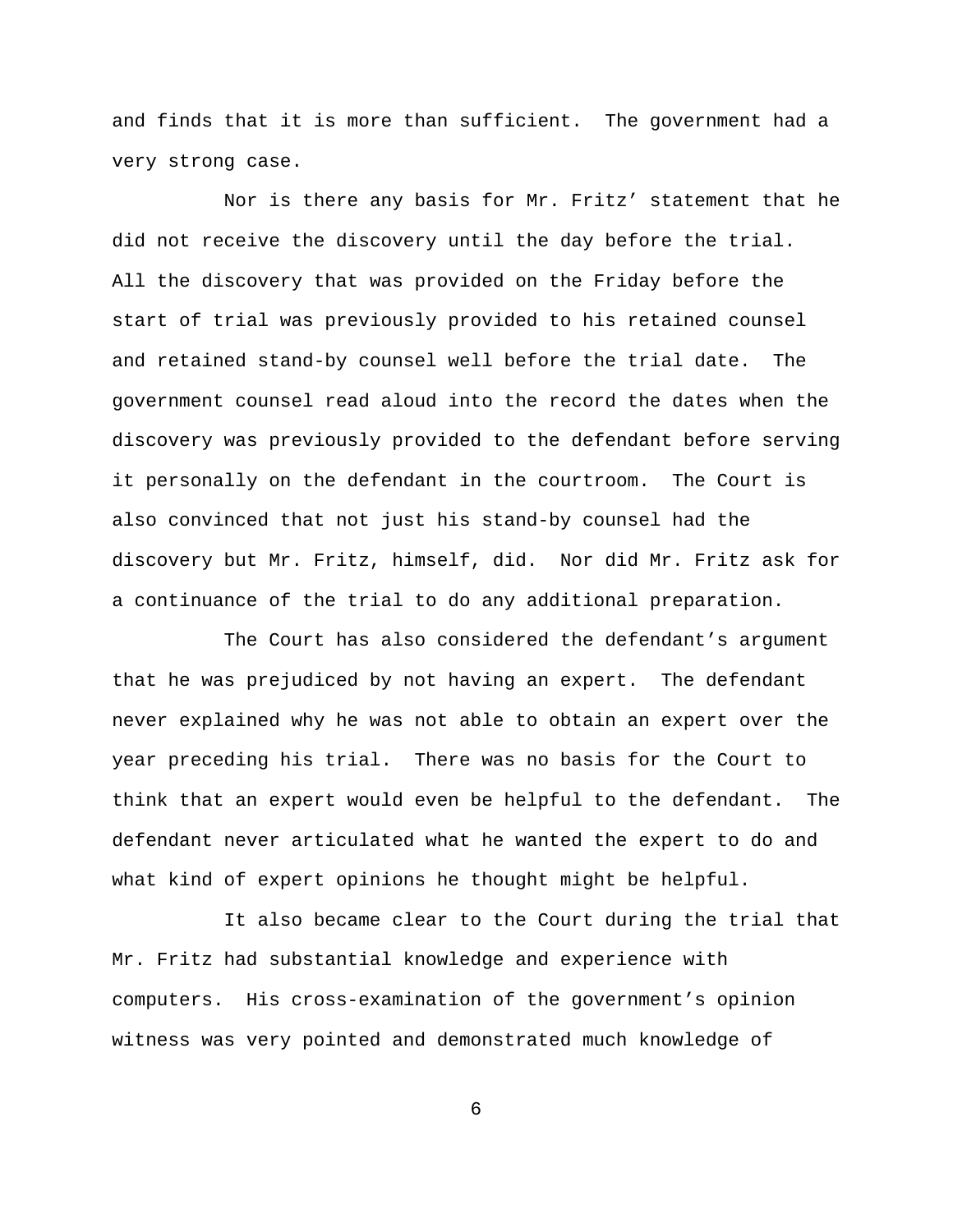computers. The defendant has not convinced the Court that his failure to have an expert prejudiced him. He has failed to explain how an expert would have been any more effective than he was when he cross-examined the special agent with respect to the computer information provided in discovery.

The defendant argues that the government's computer forensics expert's testimony and the evidence upon which he relied for his opinions were inadmissible under Federal Rule of Evidence 702. He claims that the expert's testimony was based on unreliable evidence. As an initial matter, Mr. Fritz never raised these objections at trial. The government's expert, Special Agent Sullivan, testified to his background and training in the field of computer forensics. He discussed the courses he had taken, the training that he had, and his law enforcement experience in investigating hundreds of computer crimes cases, many of which were initiated because the U.S. Secret Service had an agreement with the Philadelphia Police Department to assist them in computer crimes cases. Special Agent Sullivan explained the process by which he searched the computers in great detail. The Court concludes that Special Agent Sullivan was qualified to give the opinions he gave and that his testimony complied with Federal Rule of Evidence 702.

An appropriate Order shall issue separately.